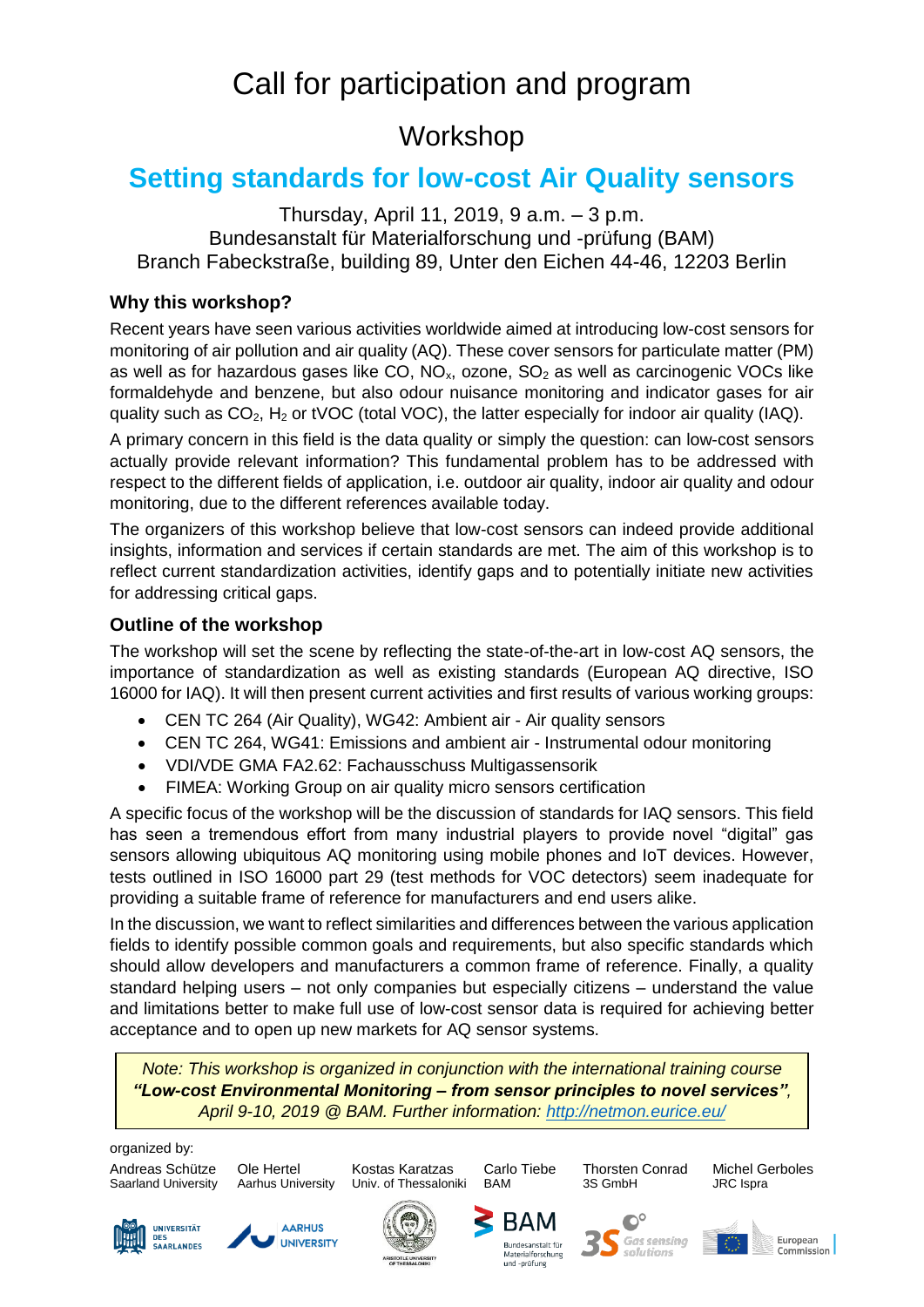### **Program**

| from 8:30                                                                            | <b>Registration</b>                                                                                                                                                                                                                                                                                                                                                                                                                                                                                                                                                                                                                                                                                                                               |  |
|--------------------------------------------------------------------------------------|---------------------------------------------------------------------------------------------------------------------------------------------------------------------------------------------------------------------------------------------------------------------------------------------------------------------------------------------------------------------------------------------------------------------------------------------------------------------------------------------------------------------------------------------------------------------------------------------------------------------------------------------------------------------------------------------------------------------------------------------------|--|
| $9:00 - 9:15$                                                                        | Welcome, brief introduction of participants                                                                                                                                                                                                                                                                                                                                                                                                                                                                                                                                                                                                                                                                                                       |  |
| <b>Setting the scene</b>                                                             |                                                                                                                                                                                                                                                                                                                                                                                                                                                                                                                                                                                                                                                                                                                                                   |  |
| $9:15 - 9:30$                                                                        | Why are low cost AQ sensors a hot topic? Examples for sensor systems,<br>networks and applications<br>Andreas Schütze, Saarland University, Saarbrücken, Germany                                                                                                                                                                                                                                                                                                                                                                                                                                                                                                                                                                                  |  |
| $9:30 - 9:45$                                                                        | Why is standardisation important and how is it organized?<br>Dr. rer. nat. Rolf Kordecki, VDI, Düsseldorf, Germany                                                                                                                                                                                                                                                                                                                                                                                                                                                                                                                                                                                                                                |  |
| $9:45 - 10:00$                                                                       | Existing standards: European AQ directive, ISO 16000:29 for IAQ<br>Annette Borowiak, Joint Research Center (JRC), Ispra, Italy<br>Dr. Tilman Sauerwald, Saarland University, Saarbrücken, Germany                                                                                                                                                                                                                                                                                                                                                                                                                                                                                                                                                 |  |
| $10:00 - 10:20$                                                                      | Coffee break                                                                                                                                                                                                                                                                                                                                                                                                                                                                                                                                                                                                                                                                                                                                      |  |
| <b>Current standardization activities: CEN Technical Committee 264 (Air Quality)</b> |                                                                                                                                                                                                                                                                                                                                                                                                                                                                                                                                                                                                                                                                                                                                                   |  |
| $10:20 - 10:40$                                                                      | WG 42: Ambient air - Air quality sensors<br>Michel Gerboles, Joint Research Center (JRC), Ispra, Italy                                                                                                                                                                                                                                                                                                                                                                                                                                                                                                                                                                                                                                            |  |
| $10:40 - 11:00$                                                                      | WG 41: Emissions and ambient air - Instrumental odour monitoring<br>Thorsten Conrad, 3S GmbH, Saarbrücken, Germany                                                                                                                                                                                                                                                                                                                                                                                                                                                                                                                                                                                                                                |  |
| Initiatives and requirements for air quality sensor testing                          |                                                                                                                                                                                                                                                                                                                                                                                                                                                                                                                                                                                                                                                                                                                                                   |  |
| $11:00 - 11:20$                                                                      | Air quality micro sensors certification: Working Group of FIMEA (F)<br>Olivier Martimort, NanoSense, Boulogne-Billancourt, France<br>Dr. Etienne de Vanssay, Fimea co Rincent Air, Neuilly sur Marne, France                                                                                                                                                                                                                                                                                                                                                                                                                                                                                                                                      |  |
| $11:20 - 11:40$                                                                      | Demand for IAQ sensor standards<br>Dr. Richard Fix, Bosch Sensortec, Reutlingen, Germany<br>Dr. Christian Meyer, Renesas (formerly IDT Europe), Dresden, Germany                                                                                                                                                                                                                                                                                                                                                                                                                                                                                                                                                                                  |  |
| $11:40 - 12:00$                                                                      | Discussion of goals and requirements for standardization<br>preparation of working groups                                                                                                                                                                                                                                                                                                                                                                                                                                                                                                                                                                                                                                                         |  |
| $12:00 - 13:00$                                                                      | Lunch break                                                                                                                                                                                                                                                                                                                                                                                                                                                                                                                                                                                                                                                                                                                                       |  |
| <b>Discussion in working groups</b>                                                  |                                                                                                                                                                                                                                                                                                                                                                                                                                                                                                                                                                                                                                                                                                                                                   |  |
| $13:00 - 14:30$                                                                      | We propose to split up in separate working groups to discuss<br><b>Standardization for Indoor Air Quality sensors</b><br>topics to be discussed include:<br>A potentially huge market without any standards?<br>$\circ$<br>Challenges for Indoor Air Quality monitoring<br>$\circ$<br>Lessons learned from other standardization activities<br>$\circ$<br>Lab vs. field testing<br>$\circ$<br>The way forward: national, European or international?<br>$\circ$<br>Standardization for ambient air (next steps and open topics in WG 42)<br>Standardization for instrumental odour monitoring (next steps and open<br>topics in WG 41)<br>Other open standardization issues (to be defined)<br>e.g. standardisation of zero ambient air<br>$\circ$ |  |
| $14:30 - 15:00$                                                                      | <b>Wrap-up and next steps</b>                                                                                                                                                                                                                                                                                                                                                                                                                                                                                                                                                                                                                                                                                                                     |  |
| approx. 15:00                                                                        | End of the workshop                                                                                                                                                                                                                                                                                                                                                                                                                                                                                                                                                                                                                                                                                                                               |  |

organized by:

Andreas Schütze Ole Hertel Kostas Karatzas Carlo Tiebe Thorsten Conrad Michel Gerboles Saarland University Aarhus University Univ. of Thessaloniki BAM 3S GmbH JRC Ispra



⋜